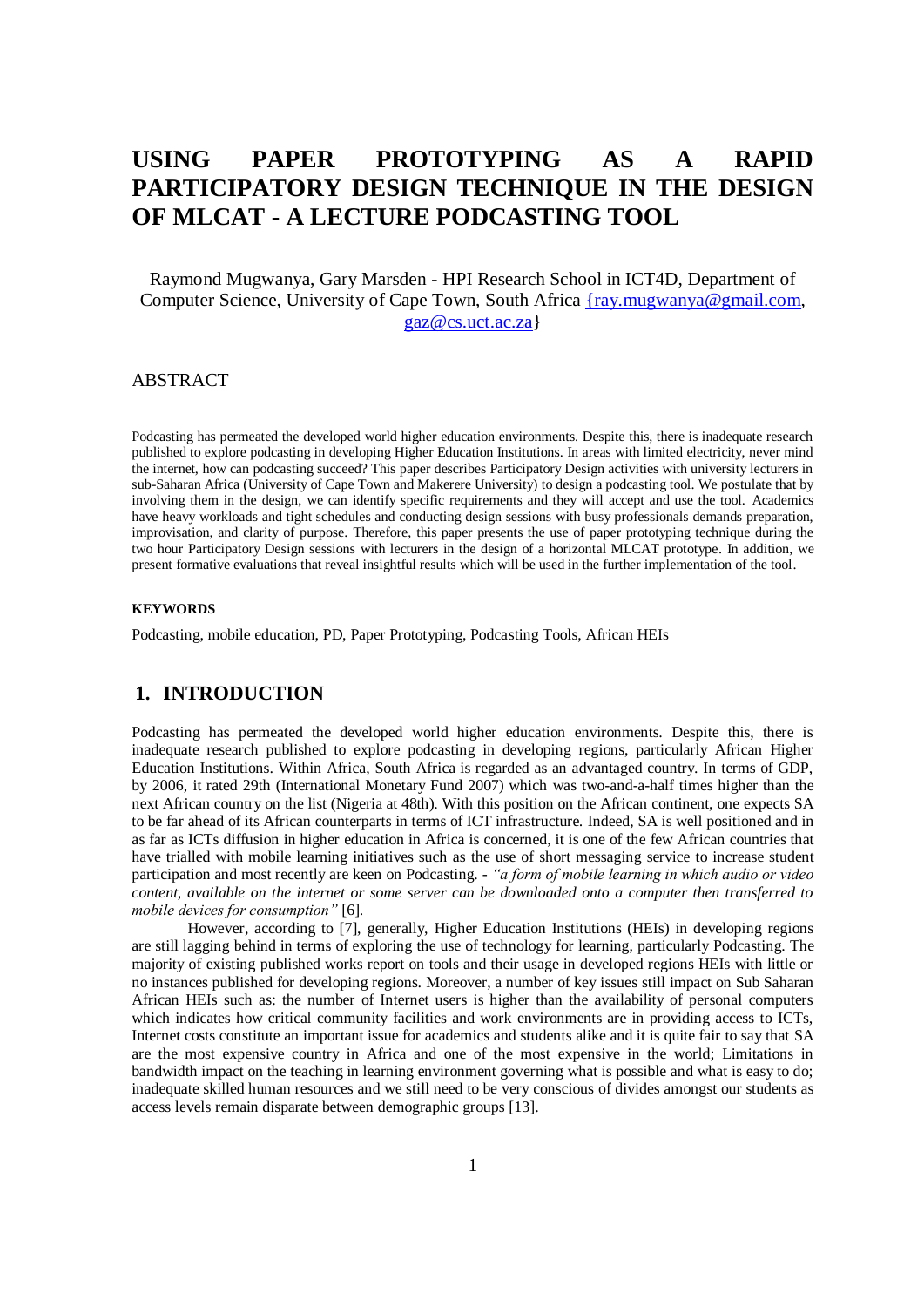In addition, much of SSA has relied on technologies from the developed world (Learning Management Systems (LMSs) such as WebCT, Blackboard and most recently open source LMSs like KEWL and Moodle) which in most cases are not transferable due to the various social, economic and cultural constraints.

Therefore, just as researchers in the Human Computer Interaction for Development (HCI4D) and Information and Communications Technology for Development (ICT4D) communities, we reiterate the need for contextual tools. We postulate that by involving academics in design, we can get a deep knowledge of their work context and needs, identify specific requirements and ensure that they accept and use the technology [2]. Participatory Design, according to [4], facilitates working directly with users to design social systems. However, academics are busy with their teaching schedules, hence the need for techniques to gather and engage them within a short time frame. We therefore use paper prototyping during the Participatory Design sessions. There is a strong consensus that paper prototyping forms an essential part of eliciting requirements and evaluating design ideas for interactive systems [5]. It facilitates rapid iteration on design and ultimately significant usability improvements with minimal investment in time and resources. In this paper, we report on our two hour participatory design sessions with academics from two African universities. Present insightful results from our formative evaluations which will be used in the further implementation of the tool and finally present conclusions and future work.

# **2. THE MLCAT TOOL DESIGN**

In our previous works, we conducted a concurrent mixed study with faculty and students at the university of Cape Town (UCT) and only academics at Makerere University Kampala (MUK) (because there were no instances of Podcasting) in order to understand their contexts. We noted that UCT currently had a manual method of recording, processing and distribution of podcast lecturers. Moreover, the entire production process was left to the technicians. Although to some, this may seem ideal, our preliminary studies have shown that as a result, the academics distanced themselves from the entire lecture podcast production process, did not know what happened to the recordings after class, where they were stored and whether or not they were made available to students. In order to assist in automating the process and empowering academics to podcast lectures, we utilize the work of [2][4][5][9][11] and the call for open approaches in design and evaluation, instead of using hypothesis testing based methods to provoke inspirational responses. Consequently, we organized three participatory design workshops with users from UCT and MUK in which the researcher was the designer and facilitator. In particular, we use the work of  $[12]$  to develop low – to – high fidelity prototypes during the participatory design sessions.

# **3. METHODOLOGY**

Paper prototyping is a widely used and validated technique for exploring, communicating, and evaluating early interface designs [8][12]. Prototypes are typically constructed using combinations of stock paper to represent main interface screens, overlays and sticky notes to represent results from user interaction, colored pens and pencils to sketch content, etc. Paper prototyping has many benefits during the design process. These benefits include allowing rapid externalization of design ideas with low investment and allowing numerous alternatives to be generated and tested early in the design cycle. The primary limitation of constructing paper prototypes is the lack of complete realism in the resulting interaction, but this is generally a worthwhile tradeoff for the ability to explore numerous alternatives early in the design cycle. Participatory Design (PD) enables end users to become part of a design team as well as test the usability of systems. Therefore, involving users in design facilitates the elicitation of requirements and early refinements. In this study, we used academics from the Information Systems Department because they were lead users [14] of the podcasting technology and those from Computer Science because they were trialing an open source tool called OpenEyA (*http://sourceforge.net/projects/openeya*). Typically, industrial environments use from seven participants and more during PD sessions [3].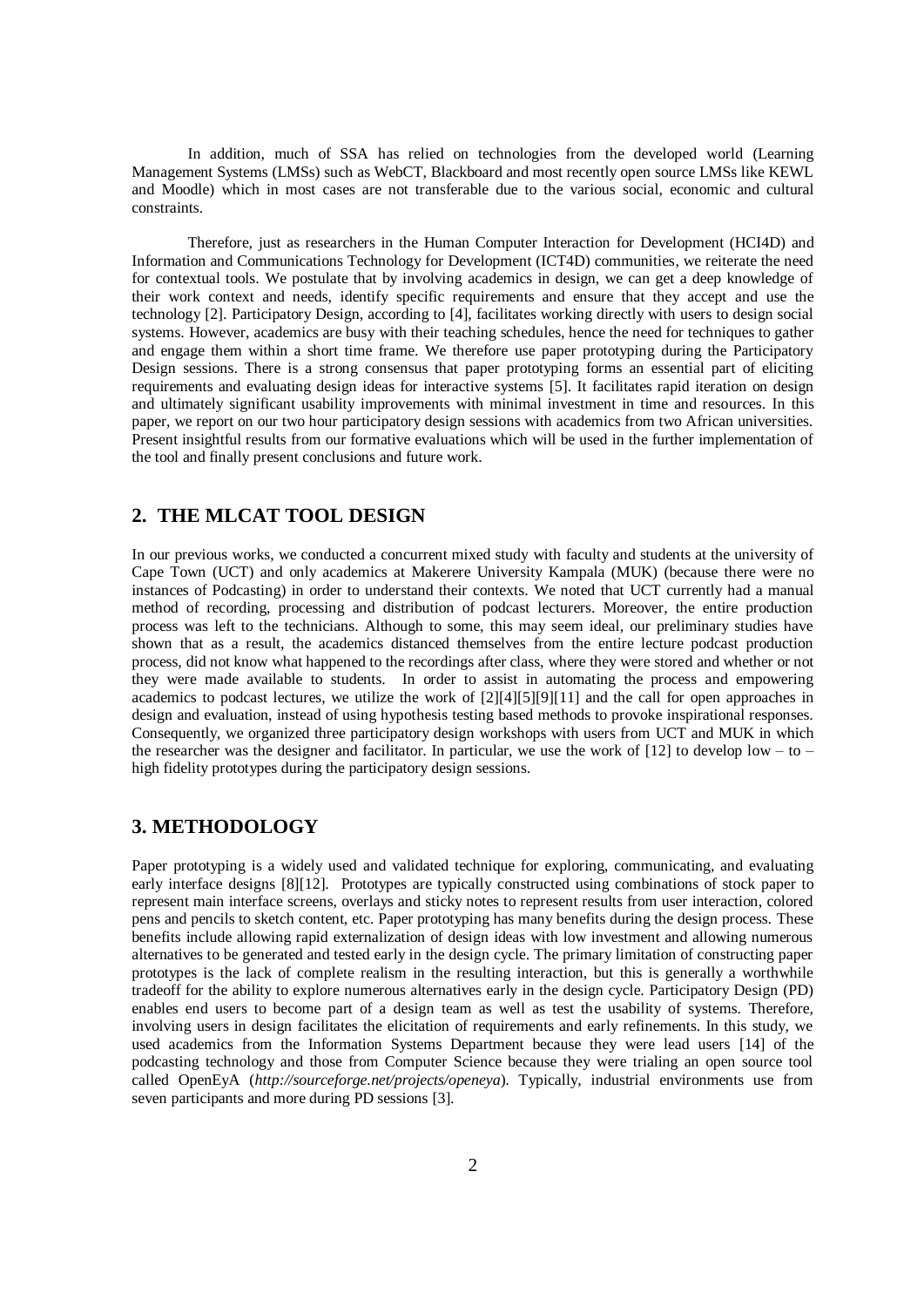However, published works such as that of [3] use from four participants and during PD sessions, the researcher(s) normally takes on multiple roles such as the developer, designer and facilitator. We therefore feel that the seven participants used in this study are sufficient. The academics were told that they were users and that they were going to be involved in designing a podcasting tool. Thus as users, they know their specific needs and their involvement in the design, would ensure use of the system.

# **4. PROCEDURE**

Three participatory design sessions were conducted on different days at UCT and MUK. Seven participants were selected among Computer Science and Information Systems lecturers at these universities. They were divided into three groups (one with three participants and the others with two each) in which the researcher acted as the facilitator for each group. Two participants who had initially volunteered to take part did not turn up hence the two groups with two members each. Figure 1 below shows an example from our PD sessions.



Figure 1. A few examples from our PD sessions

During the PD workshops, participants were briefed about the overall objectives of the sessions and the goals to be accomplished. Then they were introduced to the paper prototyping technique in which the following aspects were highlighted as presented by [12]:

*1) An introductory briefing on the history of paper prototyping, its relevance and use in the industry and how it relates to participatory design.* 

*2) Participants were also informed that they were learning paper prototyping. They were further told that there is no right or wrong answer and were free to explore their creative side.*

*3) The three groups worked separately in developing the prototypes, which meant that at the end of the sessions, a number of requirements were elicited. All the members in each group collaboratively developed the prototypes.* 

*4) The participants were briefed about the stationeries and materials used to develop paper prototypes. This was followed by showing the participants samples of paper prototypes in order to stimulate their design.* 

*5) The benefits and the positive aspects of paper prototyping were highlighted throughout the briefing, to convince skeptics and to encourage the participants to give their full commitments.* 

In the first step, the concept of user goals was explained to the participants. They were also reminded that they were the users and that they were developing a podcasting tool. Thus, as users, they know their specific needs. They were asked to think about the things that they do frequently and the things that were important. Next, they were asked to list a set of questions regarding the functionality, navigation and terminologies to be used in the prototype. They were also asked to prioritize activities although they all validated the idea that that all activities were of equal importance.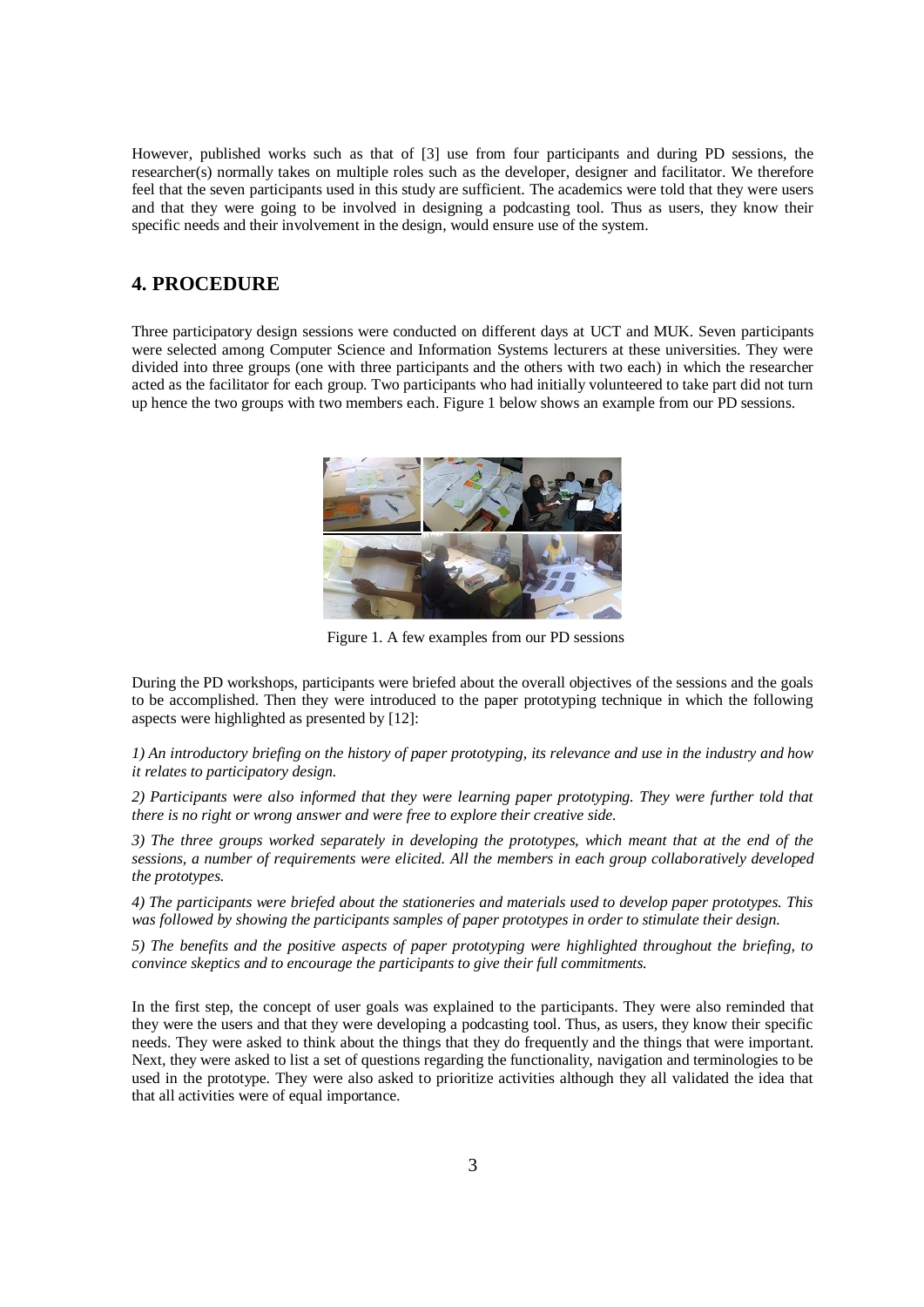We then presented the participants with story-boards showing activities (that simulate the production of a lecture podcast) in order to stimulate them to think about podcasting. They were required to re-arrange them starting with the first activity to the last. After each session, a walkthrough (which is a rehearsal in which any problems can be detected and corrections made) was done in order to identify any issues and for the participants to justify their choices. The groups then started developing the prototypes with the assistance of the facilitators. This is the moment where they could explore their creative side to design the tool. Because academics are busy and we only had  $1.5 - 2$  hours for each of the sessions, paper prototyping during the PD sessions helped in eliciting user goals and identifying requirements for our tool.

# **5. RESULTS**

.

.

## **5.1 Design Sessions**

At this stage our goal was not to come up with a complete tool as each participant only afforded us two to three incomplete screens. Therefore, this study does not undertake PD in the strictest sense (as that would require longer multiple sessions working towards a final agreed design) but facilitates opening up of the design space and uncovering a number of crucial requirements. As a result, several issues were identified with the prototypes, such as: incomplete interfaces and missing links; failure to generate tasks and the reluctance from one of the participants to sketch solutions. The screen designs produced during the design activity revealed a trend towards simplicity. There was a need to strike a balance between functionality and the number of steps to accomplish a lecture podcasting task. They verified the assumptions about what users minimally expected on a Podcasting tool: record, capture screen shot, preview, edit, publish and modify settings. Figure 2 below illustrates an example of the prototype elements that were created by our participants.



Figure 2. Sample paper prototype

In this light, it was interesting that, all our participants were wary of using varying tools (i.e. iMovie, Windows Movie Maker and Audacity) to achieve the end product as is done currently. They expressed the need for an all in one tool that would fit in with their existing tools. During the design sessions, all participants' discussions revolved around the use of PowerPoint to deliver their lectures. In fact all of the participants expressed the view of using existing tools in such a way that it would not require further the use of separate tool to perform certain functions such as record, edit and encode recordings. Therefore, rather than think of our system as a stand-alone application, we started to integrate the ideas into a PowerPoint metaphor – to think of the system as an extension to an already familiar application.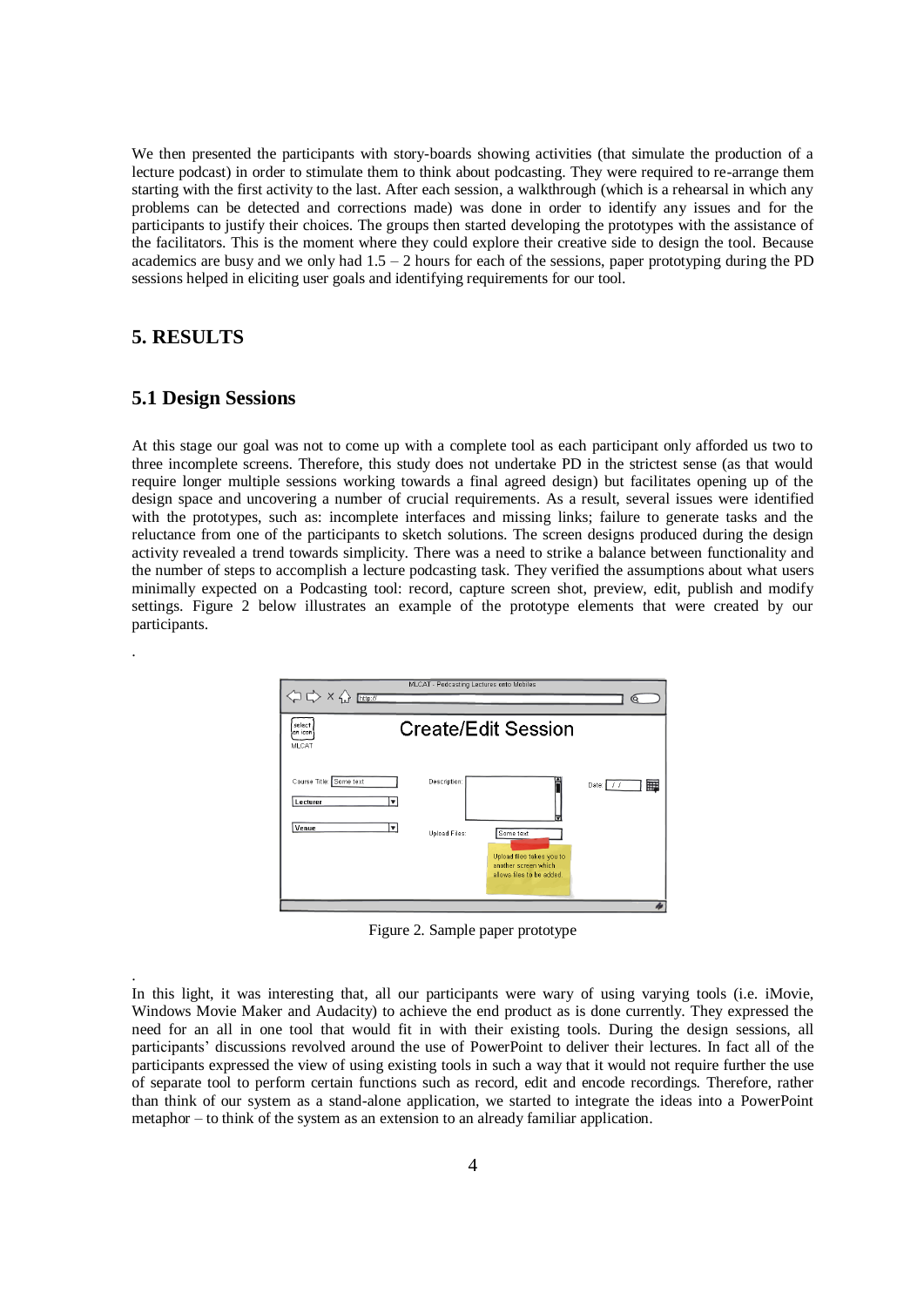The faculty who had experimented with Podcasting at two South African universities used an audio recorder and later on audacity software to edit recordings. This normally took a number of weeks before they were uploaded onto the server. We sought to capture both the lecturer presentation and audio therefore the overall design goal was to offer a "one stop shopping" for authoring Podcasts. This led us to using the .NET environment as it offers the ability to develop extensions or add-ins for Microsoft Office applications. In particular we use VB.Net to design interface ribbons onto which we developed click events to offer the varying functionality provided for by the MLCAT tool such as recording, previewing and editing a recording, encoding and publishing. The system allows the lecturer to capture their presentation speech, convert the PowerPoint slides into images, augment them and create an MPEG video that can be played back on mobile phones. MLCAT also provides the means to perform minor edits such as delete or add slides and trim audio.

Once the user is satisfied with their recording, they can encode and publish it onto Vula – the LMS used at UCT, upload it to the Snap and Grab system (An application used for sharing files using Bluetooth) or upload to a shared volume. Having built a first high-fidelity prototype, we needed to further refine the design and therefore undertook formative evaluations, as detailed in the section that follows. This integrated prototype is shown in Figure 3 below.



Figure 3. Sample MLCAT Prototype Interface

# **5.2 Formative Evaluation**

The primary goal of formative evaluation is to collect information about the perceptions on learning effectiveness, users' satisfaction and identify any usability issues early in design [2][10]. In order to achieve this, we use five academics who individually act as users. The reason for individual sessions is the simple fact that we could not get them to take part in a group formative evaluation due to their busy schedules. The participants were given an introductory briefing about the high-fidelity prototype, user goals and requirements derived from the PD sessions. The evaluation was then driven by the following scenario and task: *Assume that you are Joe - a lecturer at university X. Joe has been lecturing for at least 3 years and uses Power Point to deliver lecture content to his students. He is now required to create lecture recordings for his course and later make them available for students to access. Please spend the next few minutes using MLCAT.* 

During this Wizard of Oz scenario [10], the researcher used an audio recorder to capture the thinkaloud, constructive interaction interface usage [1]. The participants were then given a debriefing questionnaire in order to capture their experiences with the interface. A number of issues were highlighted as revealed in our subsections that follow. Our participants were two females and three males from the departments of Computer Science and Information Systems at UCT. Each of them have been lecturing for at least three years, hold academic positions ranking from Lecturer to Associate Professor and are aged from twenty six years old and over.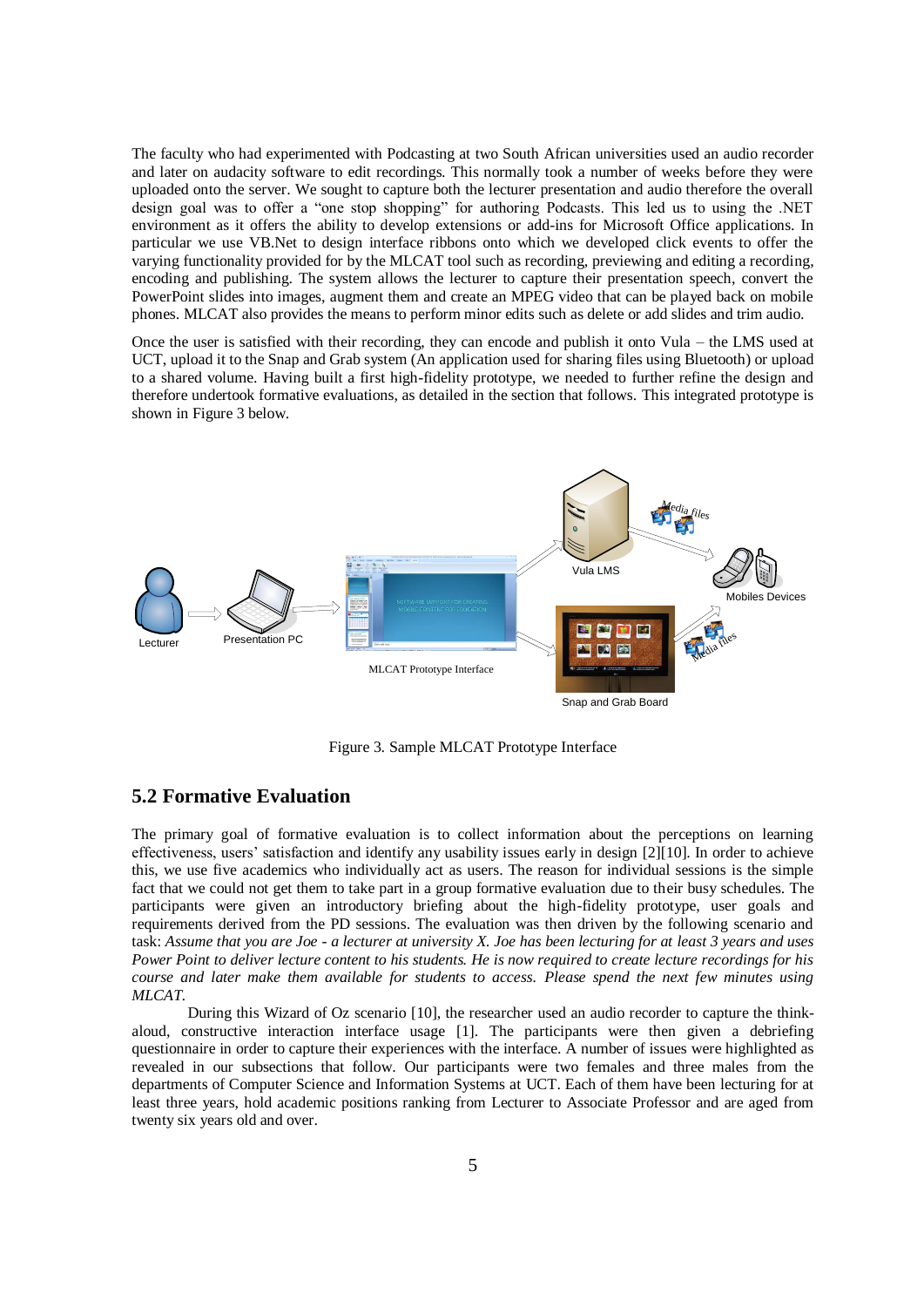In order to collect information about the perceptions on learning effectiveness, users' satisfaction and identify any usability issues early in design, we utilize Likert scale attitude statements as illustrated below:

## **5.2.1 Learning Effectiveness**

The evaluation of perceived learning effectiveness of MLCAT gives satisfactory results. The first four questions posed sought to measure how easy it is to learn, ease of navigation, enjoy- ability and ease of use after training. The results in table 1 below confirm that users found the high fidelity prototype easy to learn, navigate, enjoyable and easy to learn after training.

| <b>Learning Effectiveness</b>                | <b>SD</b> | D   | A    | SА  |
|----------------------------------------------|-----------|-----|------|-----|
| 1. MLCAT is not easy to<br>learn.            |           | 60% | 40%  |     |
| 2. It is not easy to<br>navigate MLCAT.      | 20%       | 40% | 40%  |     |
| 3. MLCAT is enjoyable<br>to use.             |           |     | 100% |     |
| 4. MLCAT is easy to<br>learn after training. |           |     | 40%  | 40% |

**SD** – Strongly Disagree, **D** – Disagree, **A** – Agree and **SA** – Strongly Agree

Table 1. Prototype learning effectiveness

## **5.2.2 Perceived Benefits**

In order to evaluate the perceived benefit of our prototype, we asked the users whether they thought the tool may help make podcasting easier, whether the prototype functions facilitate ease of use and whether the prototype features are easy to understand. The majority of our participants revealed positive results for the three questions except one as shown in the table below.

| <b>Perceived</b>            | SD |     |     | <b>SA</b> |
|-----------------------------|----|-----|-----|-----------|
| <b>Benefits</b>             |    |     |     |           |
| 5. MLCAT may help make      |    |     | 80% | 20%       |
| Podcasting easier.          |    |     |     |           |
| 6. The MLCAT functions      |    | 20% | 80% |           |
| facilitate the ease with    |    |     |     |           |
| which content can be        |    |     |     |           |
| created.                    |    |     |     |           |
| 7. It is easy to understand |    | 20% | 80% |           |
| the features provided by    |    |     |     |           |
| <b>MLCAT</b>                |    |     |     |           |

| Table 2. Prototype learning effectiveness |  |
|-------------------------------------------|--|
|-------------------------------------------|--|

## **5.2.3 User Satisfaction**

In order to evaluate the perceived users' satisfaction of our prototype, they were asked four questions. More precisely, the users were asked to answer questions that focused on measuring aspects related to the their reaction to the interaction with the interface, the user's opinion about the navigation, how the functions are structured, the sequence of screens and whether the prototype could be explored using trial and error.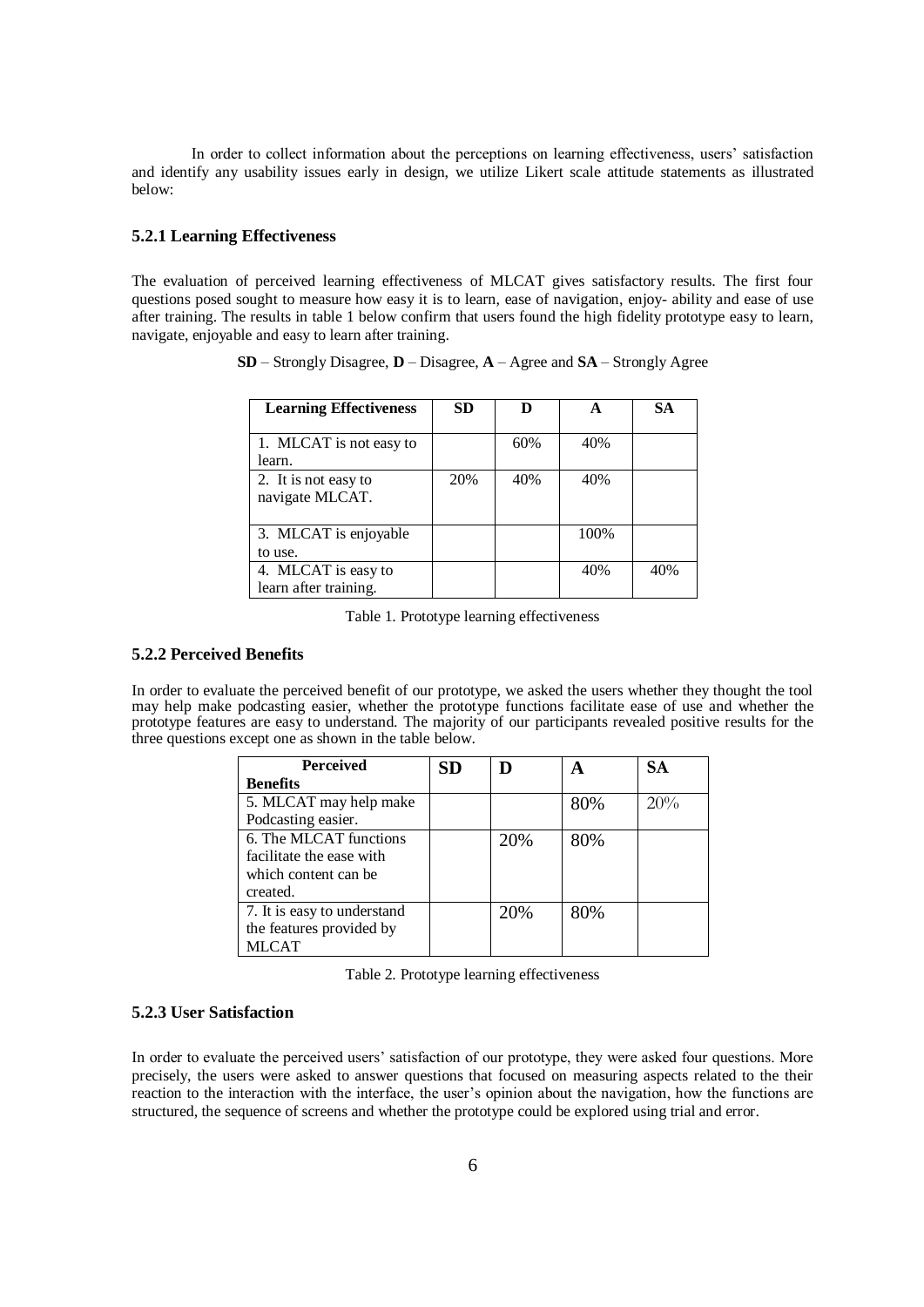Results from table 3 reveal that 100% (5) of our respondents thought the interface was intuitive, only 20% (1) said it was confusing to navigate, 100% (5) said the functions were not structured suitably, 80% (4) said the sequence of screens were not confusing and that 80% (4) said you could explore the prototype features using trial and error.

| <b>Users' Satisfaction</b>                                                | <b>SD</b> | D    | A    | <b>SA</b> |
|---------------------------------------------------------------------------|-----------|------|------|-----------|
| 8. MLCAT interface is intuitive (i.e.<br>It can be used without thinking) |           |      | 100% |           |
| 9. MLCAT is confusing to navigate.                                        |           | 60%  | 20%  |           |
| 11. MLCAT functions are<br>not<br>structured suitably.                    |           | 100% |      |           |
| 12. The Sequence of screens is<br>confusing                               |           | 80%  |      |           |
| 13. You can explore MLCAT<br>features using trial and error               |           | 20%  | 80%  |           |

#### Table 3. Prototype learning effectiveness

The data analysis points out that the prototype has been fairly appreciated. The tables 1, 2 and 3 under section 5 show the representation of the different usability aspects measured. Lastly, there were various user comments on the user interface design and functionality as detailed in below:

#### *Layout*

• The prototype had two preview buttons which was confusing. The preview after recording and Preview to edit. We therefore eliminated the preview to edit and incorporated the edit functionality within one Preview.

#### *Functionality*

- One user suggested a reduction in the number of steps required to produce the end product and automate as much as possible
- The users insisted on the need for the tool to offer support for fault tolerance i.e. if a user provided the system with many instructions.
- The participants also expressed the need for further automation so that the tool is as less intrusive as possible and more intuitive.

#### *Navigation*

• Two of the users suggested that the navigation needed to be improved such that the tool provides meaningful alerts and prompts.

#### *Terminology*

 Some terminology had to be re-thought for instance some users did not understand what "publish" or "upload" meant. Just as in the first design session, the participants needed clarification on some of the terms for example *"publish"* – they preferred to use *"Distribute"*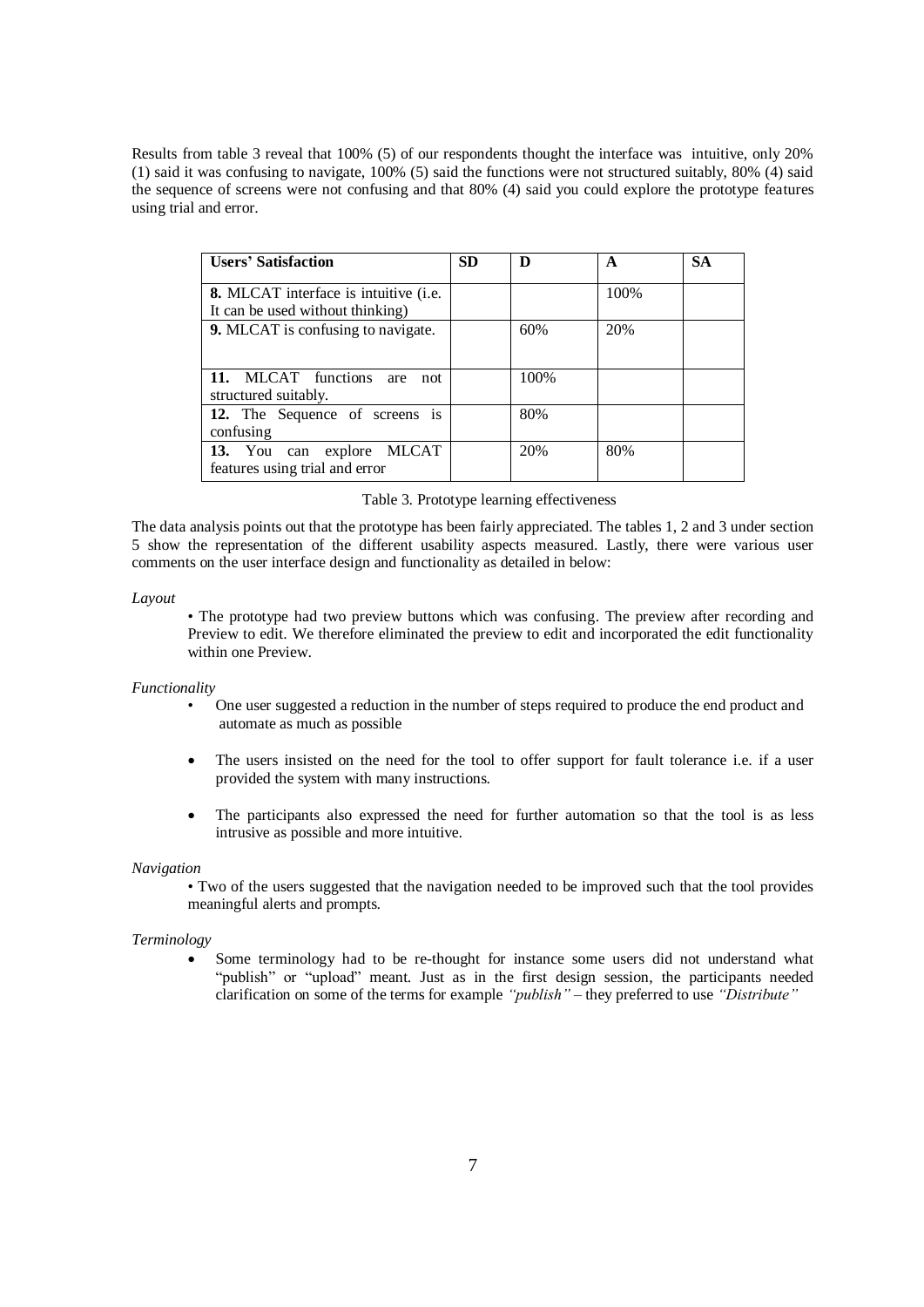# **6. CONCLUSION AND FUTURE WORK**

A participatory design approach has been brought to the design of Podcasting tools. Such an approach recognizes the articulation work done by the users in adapting and appropriating Podcasting technologies into their cultural practices and environments and seeks to engage them in design. Therefore, this paper describes design activities with academics, sufficient to lead to the design of a useful prototype, even though they could only offer limited time to the design endeavor. The design effort focused on creating and maintaining fruitful exploratory design discussions facilitated by development of a series of low to high fidelity prototypes that both explored and demonstrated technical choices and allowed contingent use of technology in context to be revealed. Interestingly, our studies resulted into MLCAT being incorporated into the PowerPoint metaphor. Therefore MLCAT – a podcasting tool is an example of what can be achieved using this process. We highlight issues of accountability and the extent to which this was participatory or user-centered design as a great deal of improvisation had to be done for instance where users failed to elicit user goals, prioritize activities and sketch solutions. These were derived from discussions during the design sessions. We then present formative evaluation of MLCAT. Results indicate that the prototype has been successful in revealing usability issues. In terms of users' perceived learning gain, the majority reported that the tool is easy to learn and in terms of users' satisfaction, the users were enthusiastic to use MLCAT. The positive results of the formative evaluation confirm that the user centered design process allows for designing and implementing usable software. In this work, particularly important has been the involvement in the designing phase of the domain experts, the university academics who are keen on making available podcast lectures to their students. As further works, MLCAT is being implemented in order to allow users to record and publish lecture content for use on students' mobile devices.

### **7. REFERENCES**

1. Als .B .S, Jensen .J .J, and Skov .M .B (2005): *Comparison of think-aloud and constructive interaction in usability testing with children.* In Proceedings of the International conference on Interaction design and children *(IDC '05).* ACM, New York, NY, USA, pp 9-16.

2. Boehner .K, Vertesi .J, Sengers .P, and Dourish .P (2007): *How HCI interprets the probes*. In Proceedings of the SIGCHI conference on Human factors in computing systems (CHI '07). ACM, New York, NY, USA, 1077- 1086.

3. Boy .G .A (1997): *The group elicitation method for participatory design and usability testing*. Interactions 4, 2, pp 27-33.

4. Dabbs, A.D., Myers, B.A., Mc Curry, K.R., et al. (2004). *User-centered design and interactive health technologies for patients.* Computers, informatics, nursing: *CIN 27*, 3, pp 175-183.

5. Ellis, R.D., Jankowski, T.B., and Jasper, J.E. (1998): *Participatory Design of an Internet-Based Information System for Aging Services Professionals.* The Gerontologist Journal, vol. 38, 6, pp 743-748.

6. Evans .C (2008): *The effectiveness of m-learning in the form of podcast revision lectures in higher education.* Computers and Education. 50, 2 (February 2008), pp 491-498.

7. Lee, J. (2001), *Education for Technology Readiness: Prospects for Developing Countries.* Journal of Human Development vol. *2*, 1 pp 115 - 151.

8. Bailey .B .P, Biehl .J .T, Cook .D .J, and Metcalf .H .E (2008). *Adapting paper prototyping for designing user interfaces for multiple display environments.* Personal Ubiquitous Comput. 12, 3, pp 269-277.

9. Muller, M.J., Wildman, D.M., and White, E.A. (1993) *Taxonomy Of PD Practices: A Brief Practitioner's Guide*. Communications of the ACM Vol.36, No, Communications of the ACM, 24-29.